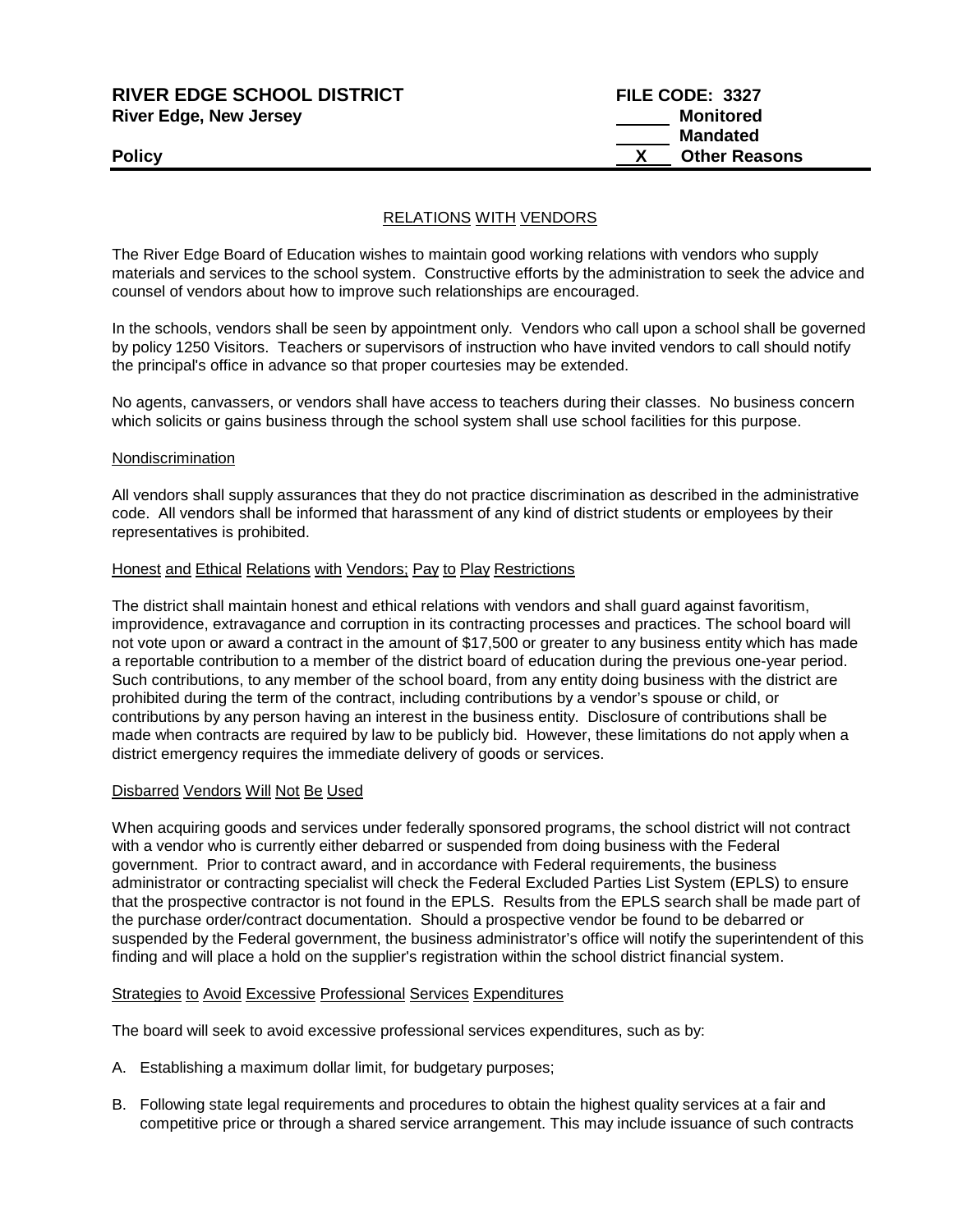# RELATIONS WITH VENDORS (continued)

through a request for proposals (RFP) based on cost and other specified factors or other comparable process such as the use of the "fair and open process" as defined in N.J.S.A 19:44A-20.7; and

C. Limiting professional services contracts to non-recurring or specialized work for which the district does not possess adequate in-house resources or expertise.

## Prudent Use of Legal Services

All contracts for legal services must comply with the payment requirements and restrictions set forth in N.J.S.A. 18A:19-1 as follows:

- A. Advance payments for legal services are prohibited;
- B. Services to be provided shall be described in detail in the contract;
- C. Invoices for payment shall itemize the services provided for billing period; and
- D. Payment shall only be for services actually provided.

If at any time the district's legal costs exceed 130 percent of the Statewide average per student amount, the procedures set forth in N.J.A.C. 6A:23A-5.2(a)3 will be implemented, unless evidence can be provided that such procedures would not result in a reduction of cost.

These procedures require the district to:

- A. Limit and designate the persons with the authority to request services or advice from contracted legal counsel;
- B. Legal counsel will not be used unnecessarily to make management decisions or to obtain readily available information such as district policies;
- C. Requests for legal advice shall be made in writing; and
- D. Contact logs and records shall be kept and reviewed to determine that the requests for legal advice are necessary.

| Adopted:             | October 24, 1990                                                    |
|----------------------|---------------------------------------------------------------------|
| Revised:             | Legal Update January 7, 2004, September 24, 2008, January 14, 2009, |
|                      | March 10, 2010, May 1, 2013                                         |
| NJSBA Review/Update: | August 2017                                                         |
| Readopted:           | January 3, 2018                                                     |

## Key Words

Vendors, Sexual Harassment, Harassment, Nondiscrimination, Affirmative Action

| Legal References: N.J.S.A. 10:5-1 et seq. | Law Against Discrimination                                                        |
|-------------------------------------------|-----------------------------------------------------------------------------------|
| See particularly:                         |                                                                                   |
| N.J.S.A. 10:5-31                          |                                                                                   |
| through -35                               |                                                                                   |
| N.J.S.A. 18A:6-8                          | Interest of school officers, etc., in sale of textbooks or<br>supplies, royalties |
| N.J.S.A. 18A:11-1                         | General mandatory powers and duties                                               |